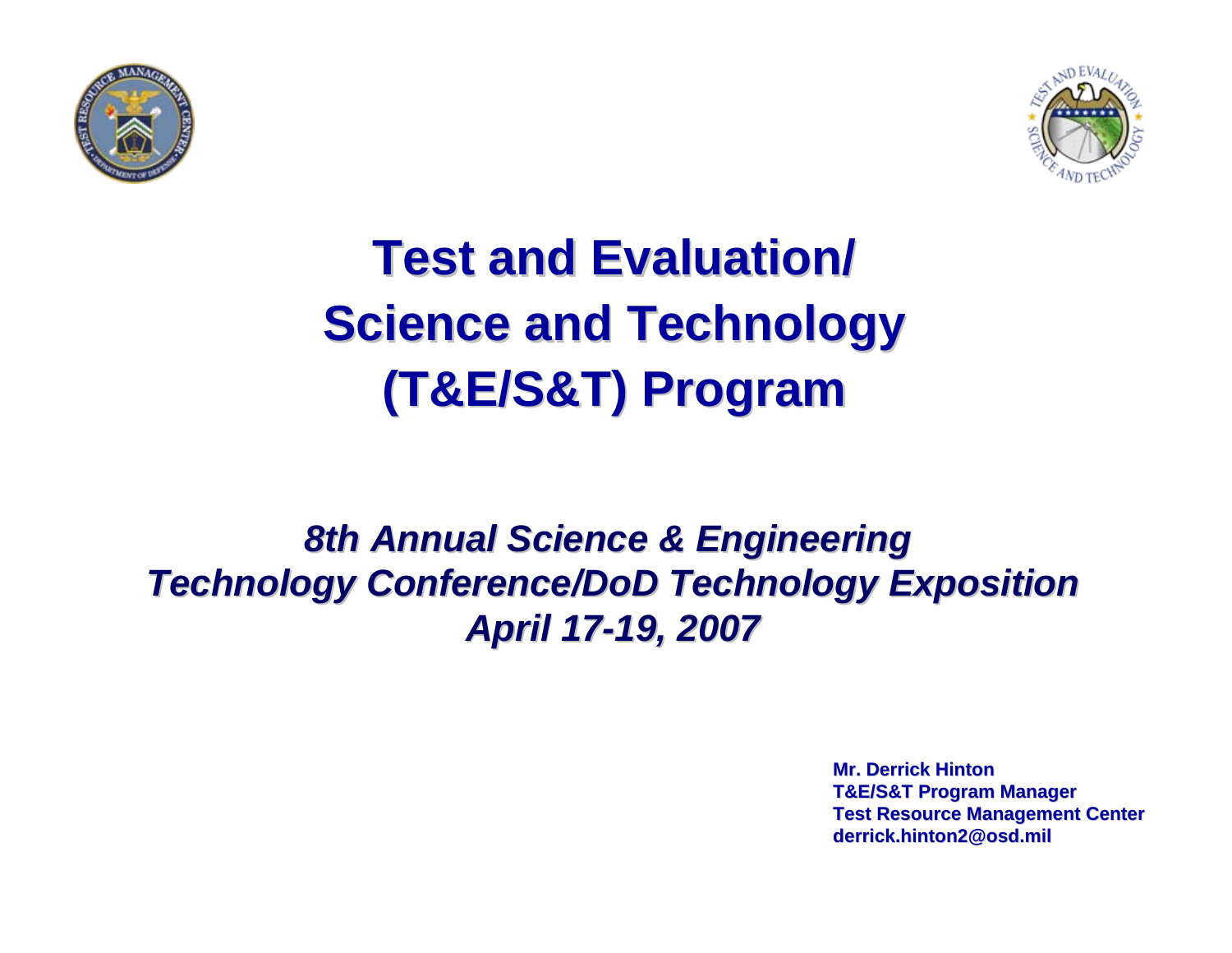

**Test Resource Management Center (TRMC) Sec. 231, FY 2003 National Defense Authorization Act DoD Directive 5105.71, March 8, 2004 DoD Directive 5105.71, March 8, 2004**



### **• DoD Field Activity**

- Established to ensure that the DoD T&E infrastructure is adequate to support the development and acquisition of defense systems
- Led by Dr. John Foulkes, SES
	- Direct report to the Honorable Ken Krieg, Under Secretary of Defense (Acquisition Technology and Logistics)
- **Annually certify that the T&E budgets of the military departments and defense agencies are adequate**
- **Develop a biennial strategic plan that** 
	- Assesses T&E requirements for a period of ten years
	- Identifies required T&E infrastructure investments

● Responsible for all T&E infrastructure policy including DoD **Directive 3200.11, Major Range and Test Facility Base (MRTFB)**

- DODD 3200.11covers policy and responsibilities for the management and operation of MRTFBs
- **Administer three major T&E investment programs:** 
	- Joint Mission Environment Test Capability Program (JMETC)
	- Central Test and Evaluation Investment Program (CTEIP)
	- Test and Evaluation/Science and Technology (T&E/S&T) Program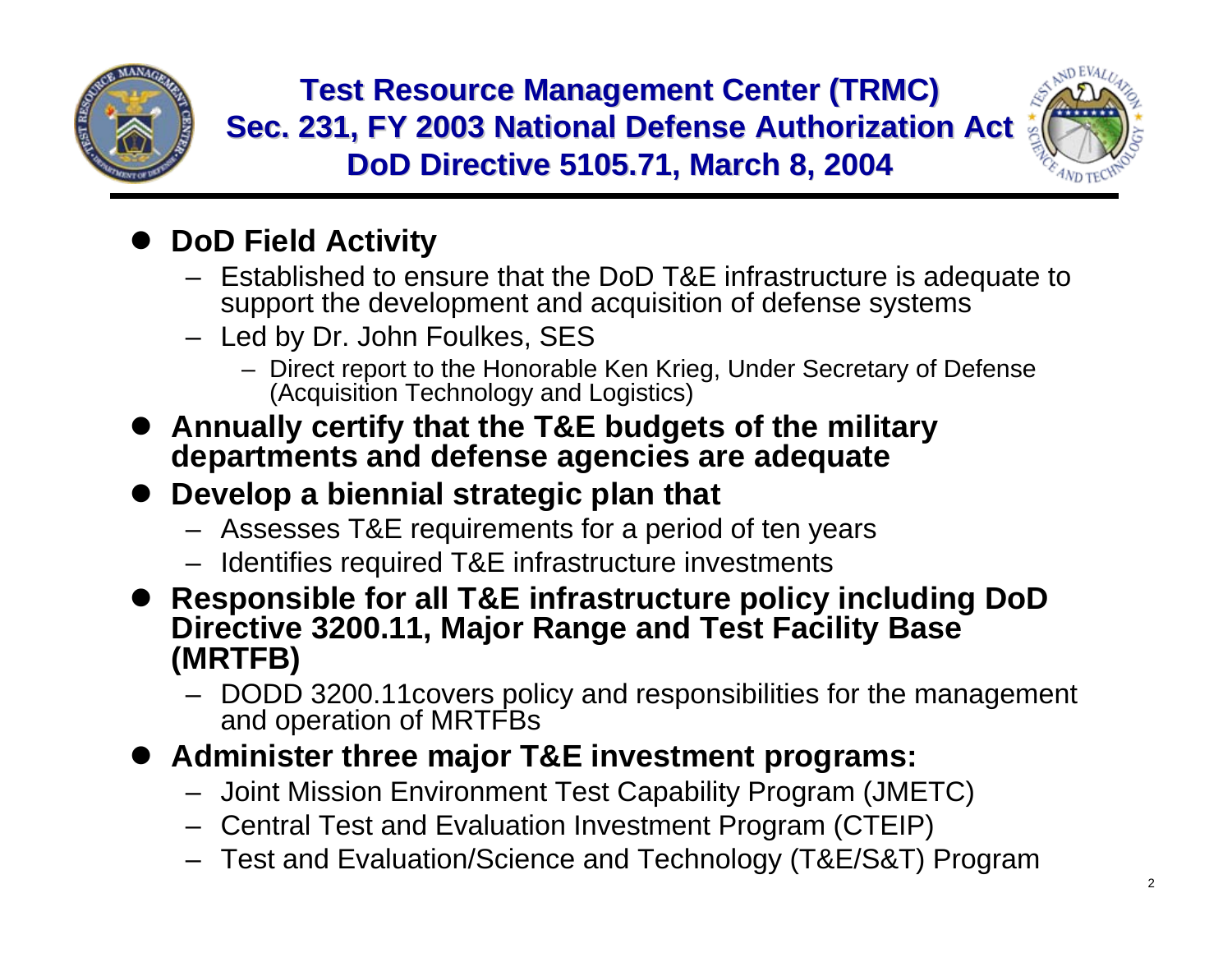# **TRMC Direct Report to USD(AT&L) Direct Report to USD(AT&L)**

**MANAO** 



 $3D$  EVA

 $4Nb$  TFC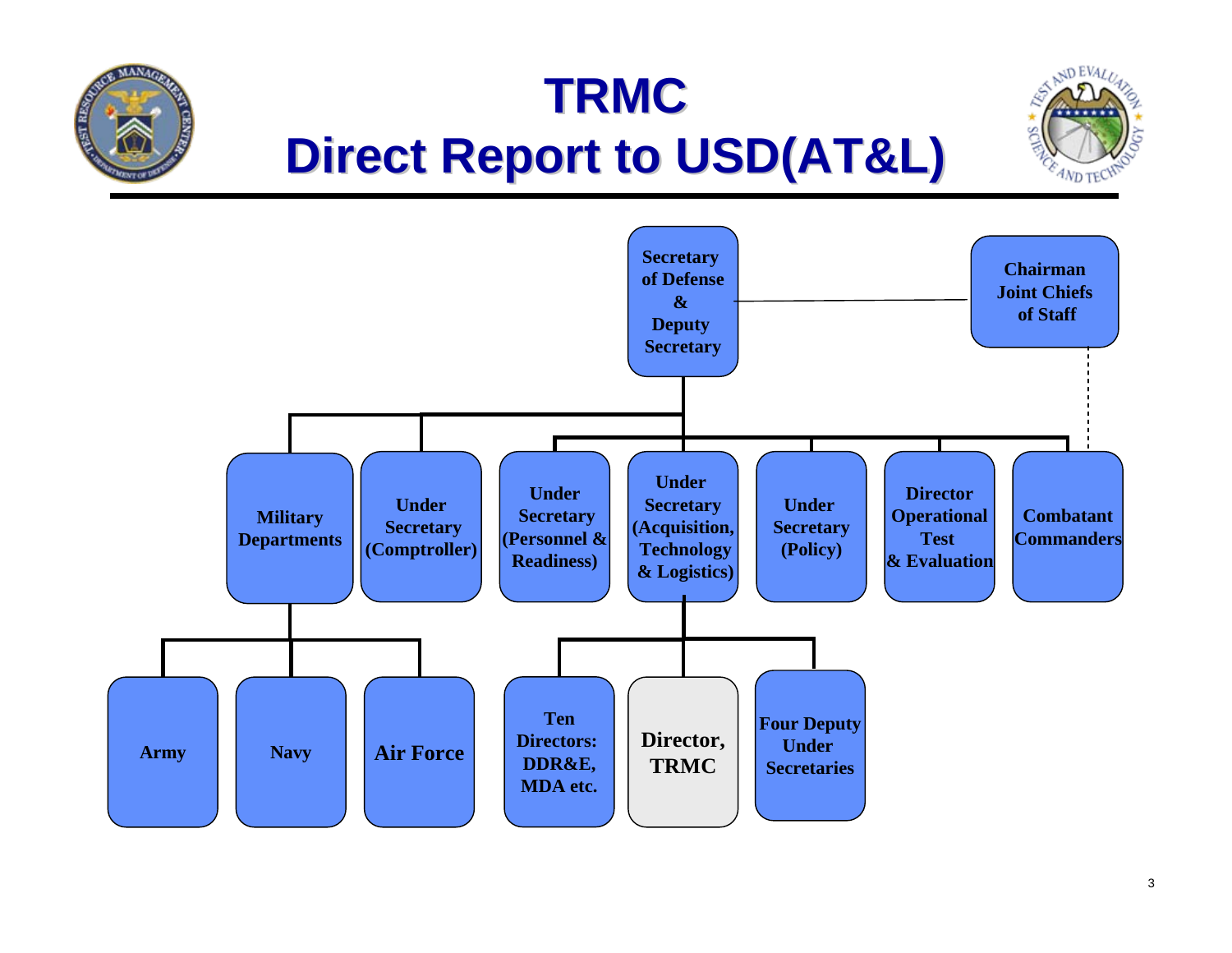

# **TRMC Organization Chart TRMC Organization Chart**



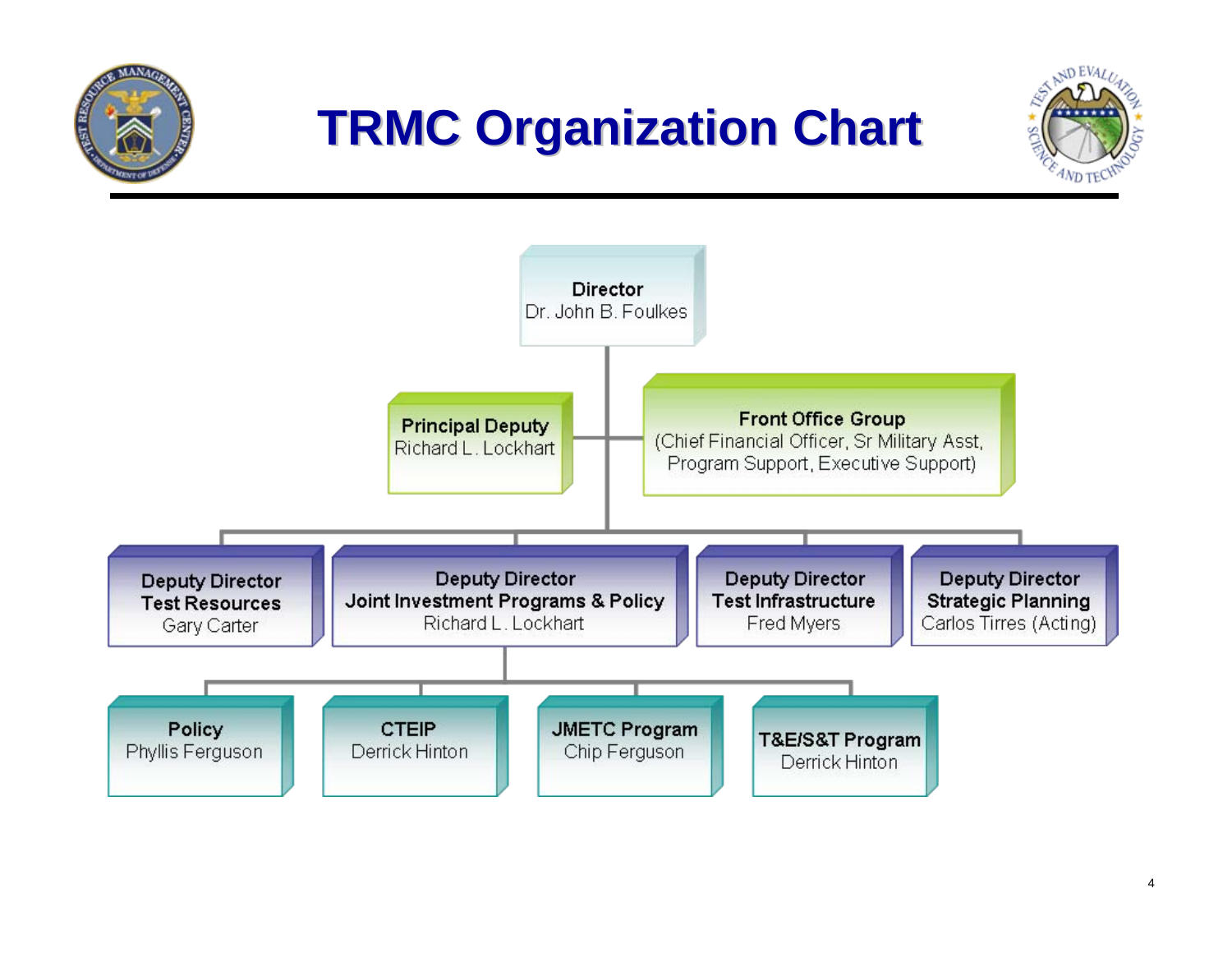



- **Program started in FY 2002** 
	- **Joint DDR&E / DOT&E initiative**
	- **Transitioned to TRMC in Feb 2005**

# $\bullet$  **Mission**

- **Investigate and develop new technologies required to test and evaluate our transforming military capabilities**
	- Includes any system that makes our warfighters more survivable and effective in combat
		- Lethal and non-lethal weapons
		- Intelligence surveillance and reconnaissance
		- Netcentric systems
- $\bullet$  **Goal**
	- **Transition emerging technologies into test capabilities in time to verify warfighting performance**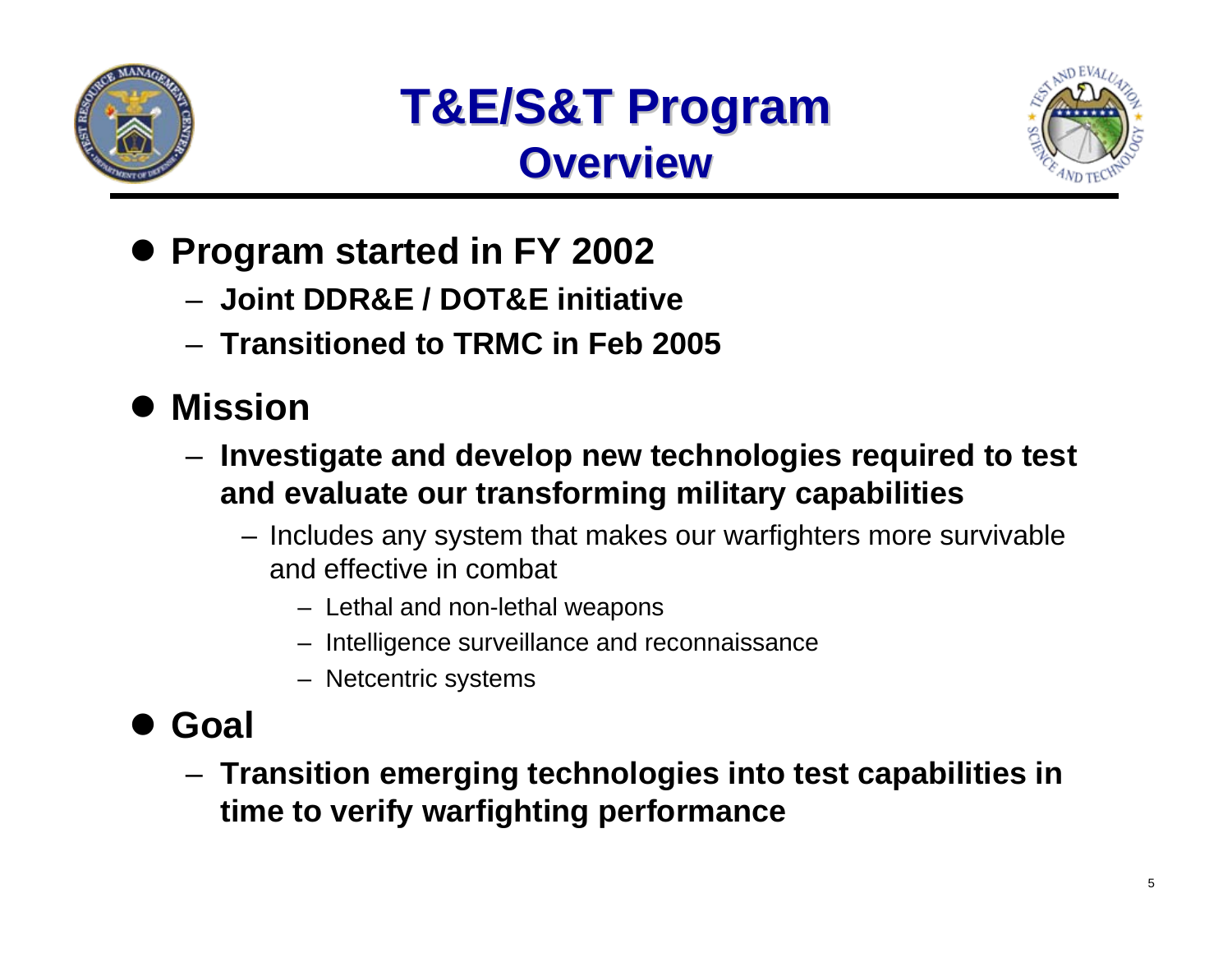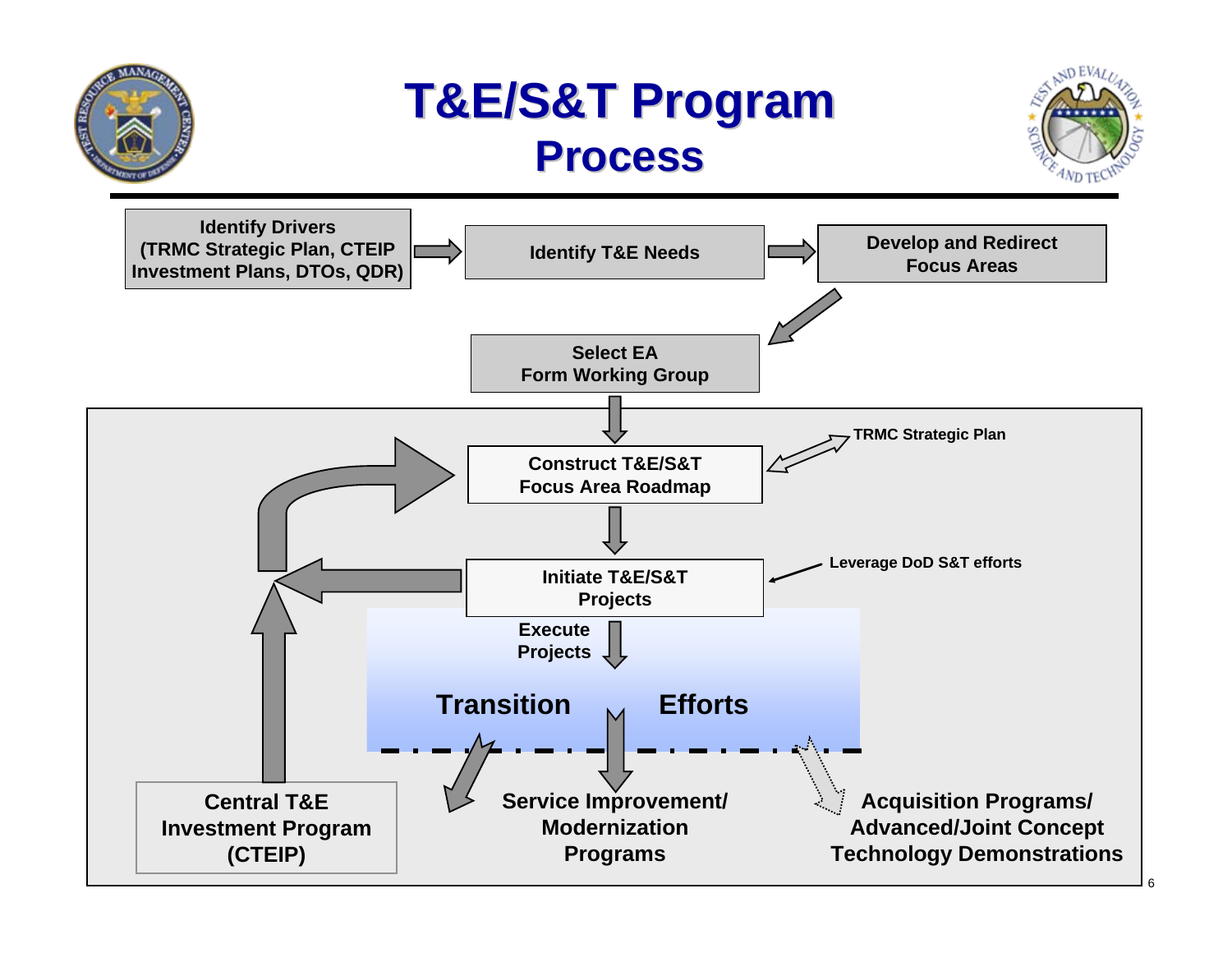

# **T&E/S&T Program T&E/S&T Program Active Focus Areas Active Focus Areas**



## **• Test Technologies for**

- Emerging Warfighting Capabilities
	- Hypersonic Vehicles
		- 14 active projects
	- Directed Energy Weapons
		- 17 active projects
	- Multi-Spectral / Hyper-Spectral Sensors
		- 10 active projects
	- Net-Centric Warfare Systems
		- 10 active projects
	- Unmanned and Autonomous Systems (FY06 Stand-Up, Evaluating Abstracts)
- Enhanced Test Capabilities
	- Spectrum Efficient Technology
		- 11 active projects
	- Non-Intrusive Instrumentation
		- 13 active projects
- 75 Active Projects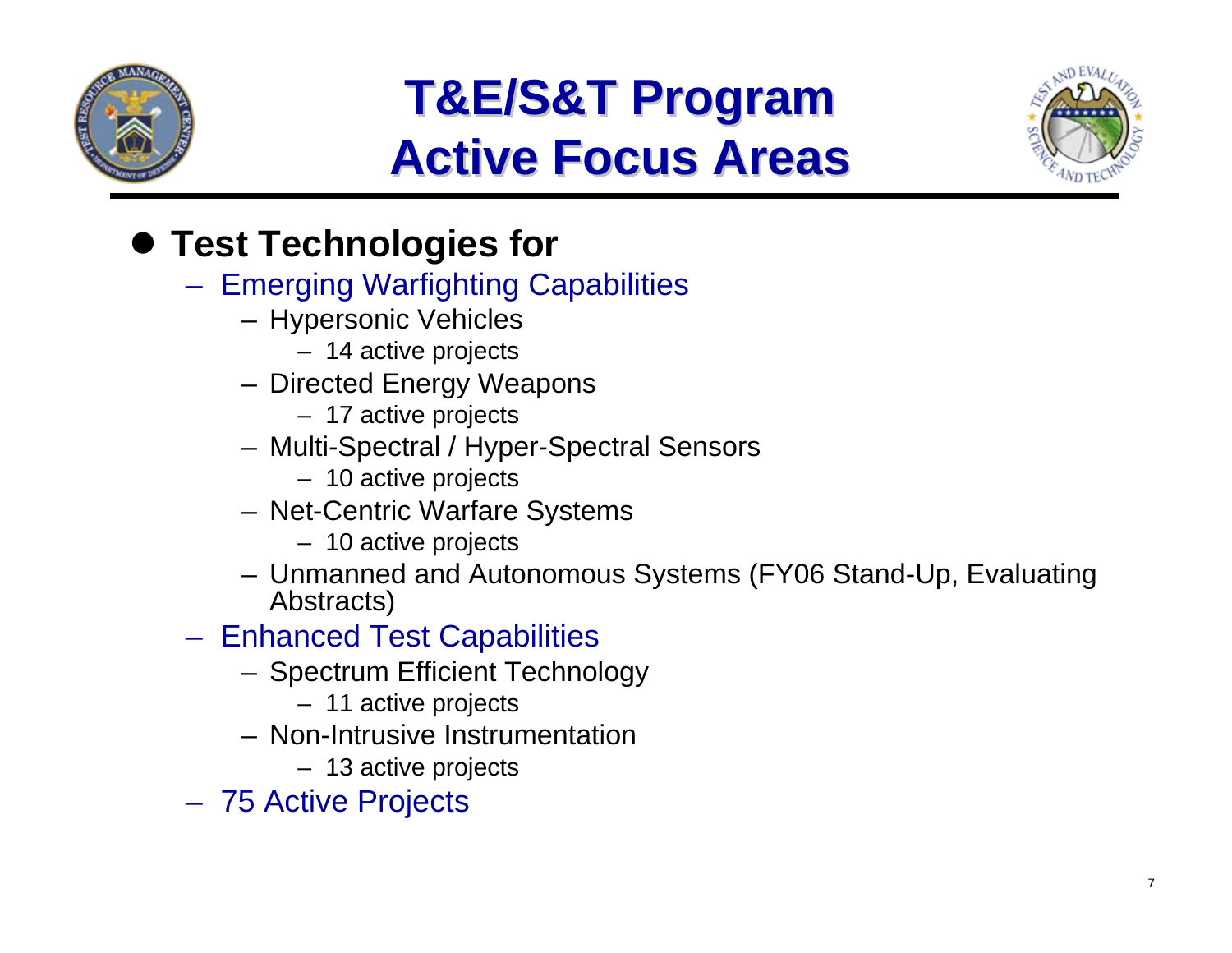

**in Millions**

#### **Test & Evaluation/Science & Technology FY 2006 FY 2006 – –2013 Budget 2013 Budget**



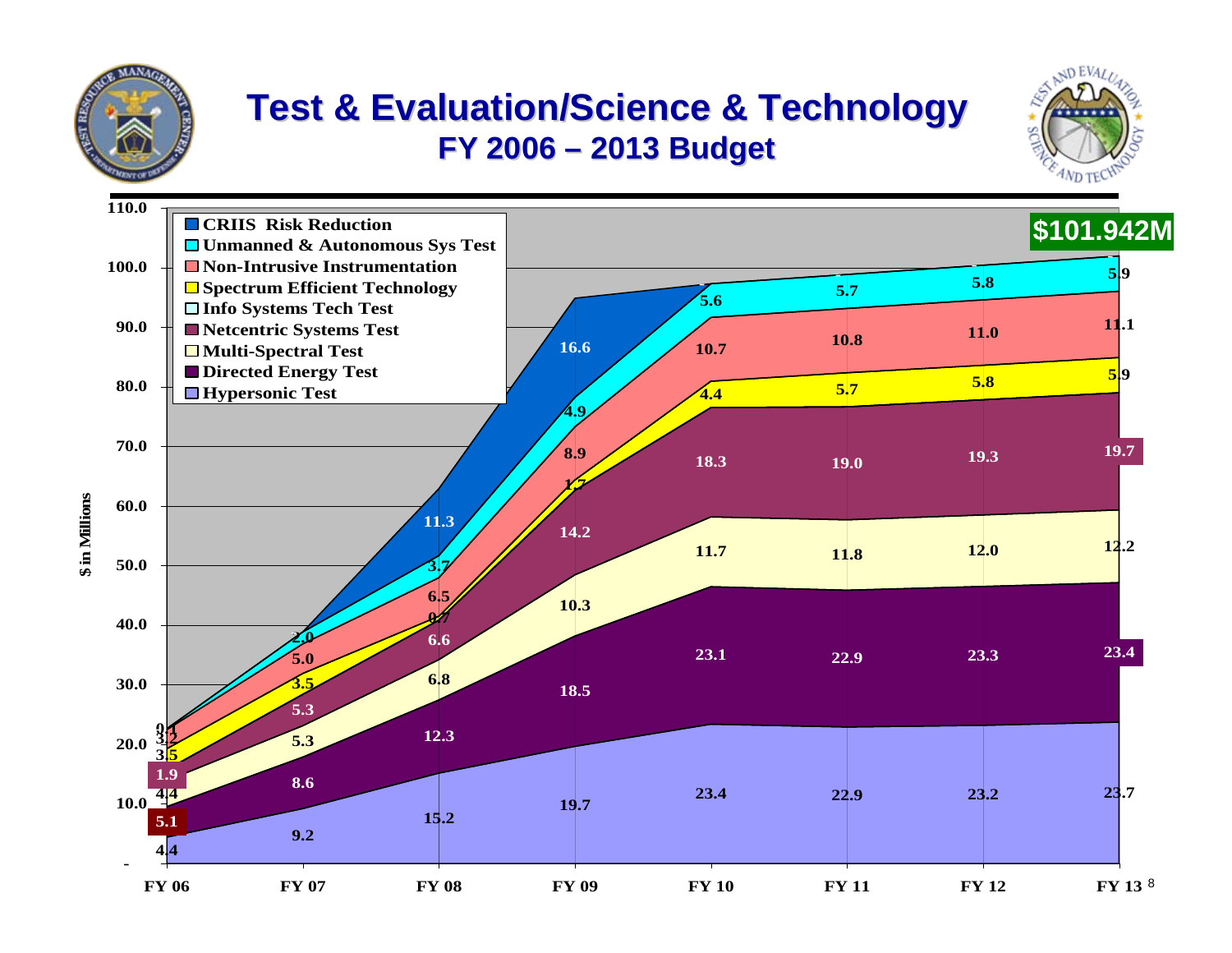

# **T&E/S&T Program T&E/S&T Program Structure Structure**



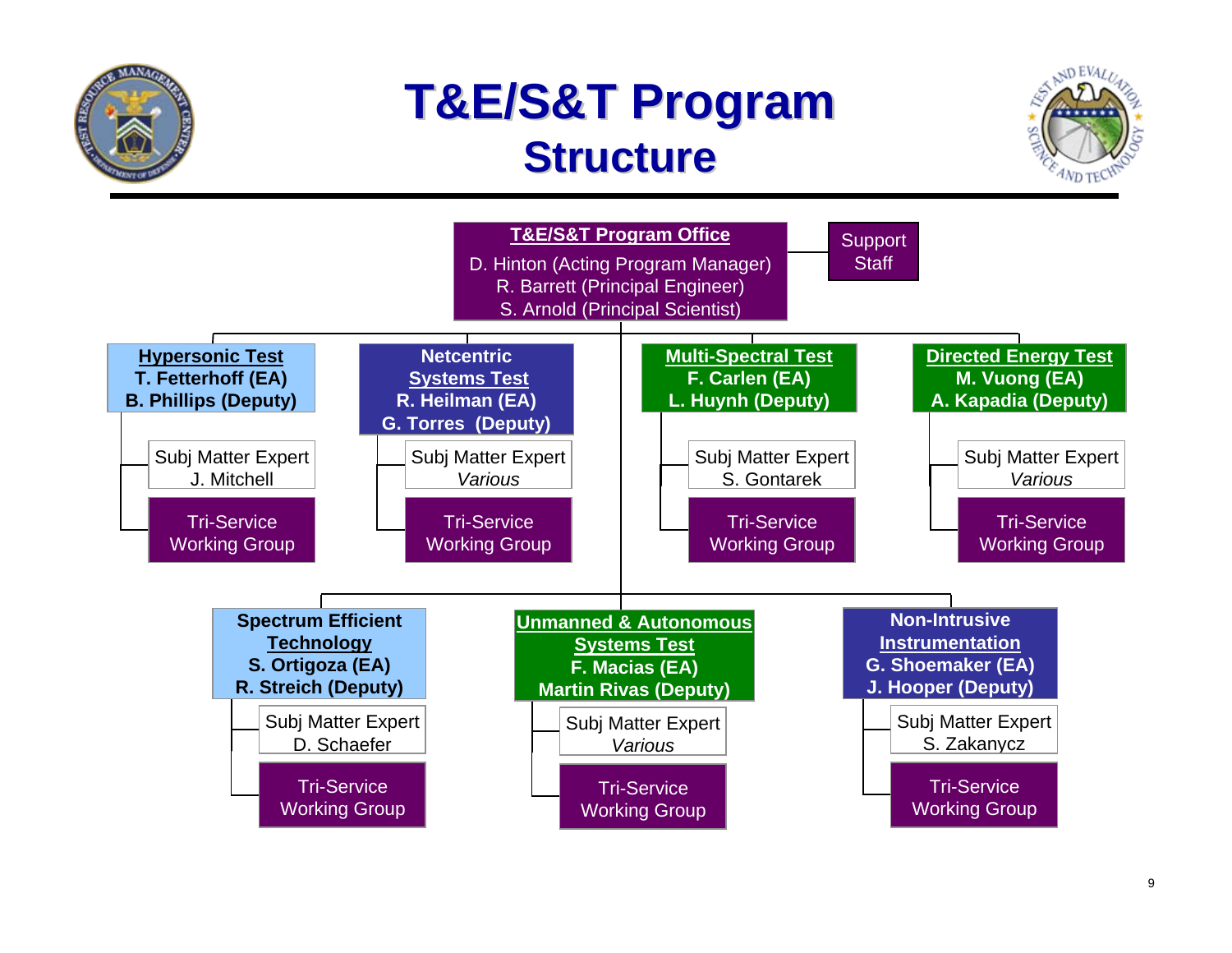

# **T&E/S&T Program T&E/S&T Program**



# **Technologies to Test Emerging Capabilities**



- **Creating a Composable, Distributed Live-Virtual-Constructive Test Environment**
- T&E of Service Oriented **Architectures**
- **Information Assurance (IA) Testing**
- $\bullet$  **Test Environment Control and Situational Awareness**

#### **Directed Energy Test Multi-Spectral Test**



- **Measuring the effects of Directed Energy on the target**
- **Survivable on-board instrumentation**
- O **Instrumentation on targets that is non-intrusive to performance and threat signature**
- **Instrumentation to determine performance margins**
- **Evidence of the degree of hard kill and soft kill**
- O **Emulating far-field effects in near-field conditions**



- **Variable Mach test capabilities**
- **Clean air heaters**
- Heat flux sensors
- **Combustion gas analysis**
- **Advanced computational fluid dynamics**
- e **Measurement of high pressure, temperature, and shear stress**
- e **Technologies to determine effects of vitiates**





- **Simultaneous generation and injection of RF, UV, visible and IR bands**
- O **Wide-range, dynamic scene projectors with fast frame rates in step with nextgeneration focal plane array sensors and seekers**
- $\bullet$  **Hi-fidelity simulations to create realistic scenes**
- **Affordable processors to run hi-fidelity simulations**
- End-to-end multi-spectral **test capability**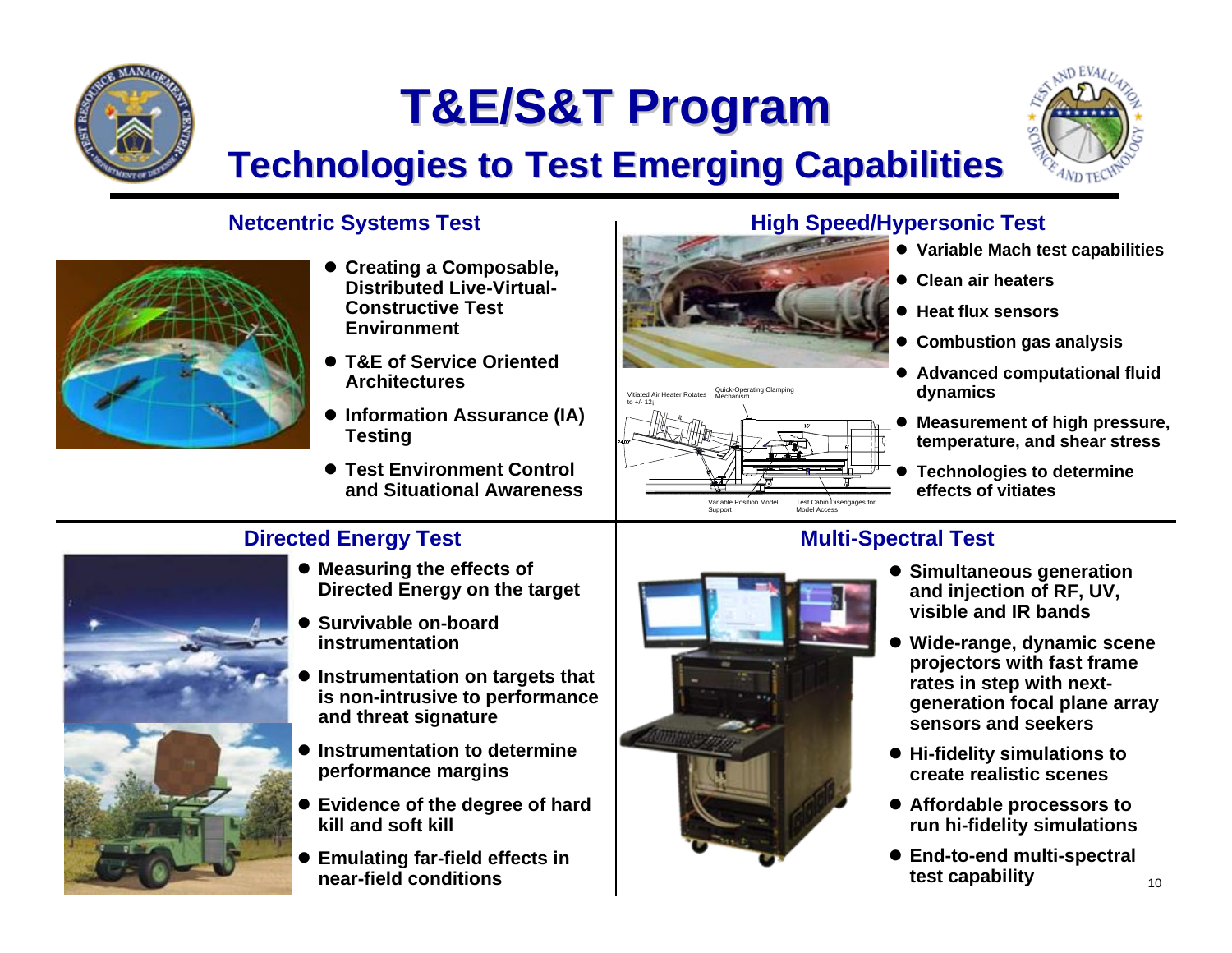

# **T&E/S&T Program T&E/S&T Program**



# **Technologies to Test Emerging Capabilities**

### **Unmanned and Autonomous Systems Test**

- $\bullet$  **Unmanned and Autonomous Systems are emerging weapon systems**
	- **Limited ability to test**
- $\bullet$  **Established new focus area in FY06**
	- Develop technologies required to support T&E of Unmanned and Autonomous Systems
	- Leverage efforts in DoD, academia and industry to ensure test ranges can support testing of adaptive, learning systems
- $\bullet$  **Developing detailed roadmap to identify T&E Gaps**
	- **Link efforts with Unmanned and Autonomous System technology developers**
	- **Work closely with T&E ranges to identify critical shortfalls**
- $\bullet$  **Will address technical challenges in this area including (but not limited to):**
	- **T&E of cognitive functions**
	- **Ability to test/control unmanned systems in an unscripted scenario environment**
- $\bullet$  **Broad Agency Announcement issued Dec 06**
	- Requesting 21 proposals based on the 56 white papers submitted







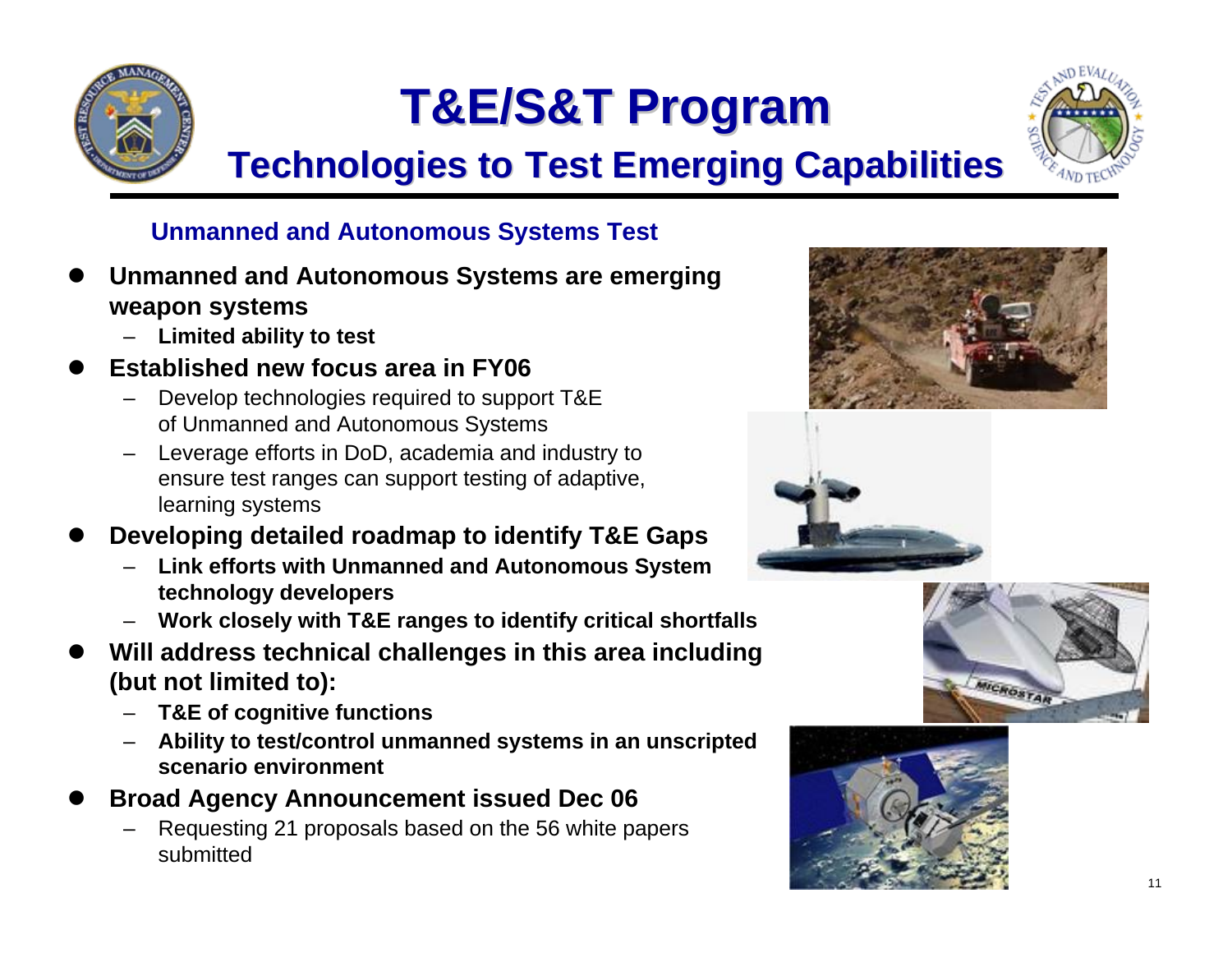

# **T&E/S&T Program T&E/S&T Program**

## **Technologies for Enhanced Test Capabilities**





#### **Spectrum Efficient Technology**

- **Spectrally-efficient, high data rate telemetry**
- $\bullet$  **Steerable beam, directional antenna technologies**
- Microelectromechanical Systems (MEMS) antennas
- **Advanced modulation and compression techniques**
- $\bullet$  **High dynamic wireless networking capabilities**
- Software radios & efficient waveforms
- z **Use of non-traditional telemetry bands – Super High Frequency and Optical**

### **Non-Intrusive Instrumentation**

- z **Non-intrusive, integrated, miniaturized instrumentation**
- $\bullet$  **MEMS sensors and nanotechnology**
- **Compact, highly-reliable, high-density data storage**
- $\bullet$  **Efficient, independent power sources**
- **Open, modular architectures for "plug and play" assembly of components**
- **Enhanced survivability through improved materials and packaging techniques**
- **Applicable across the acquisition process as well as to training and logistics**

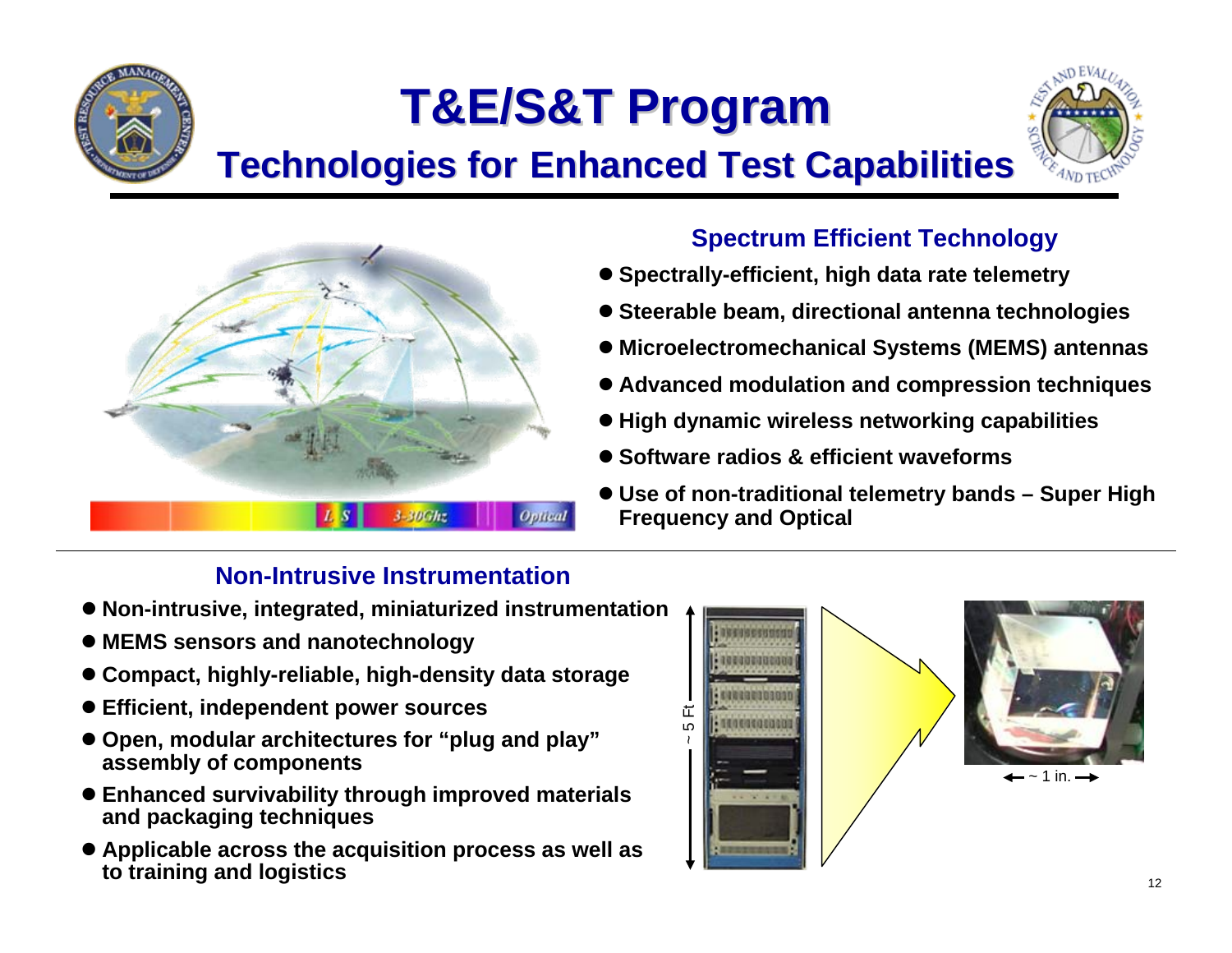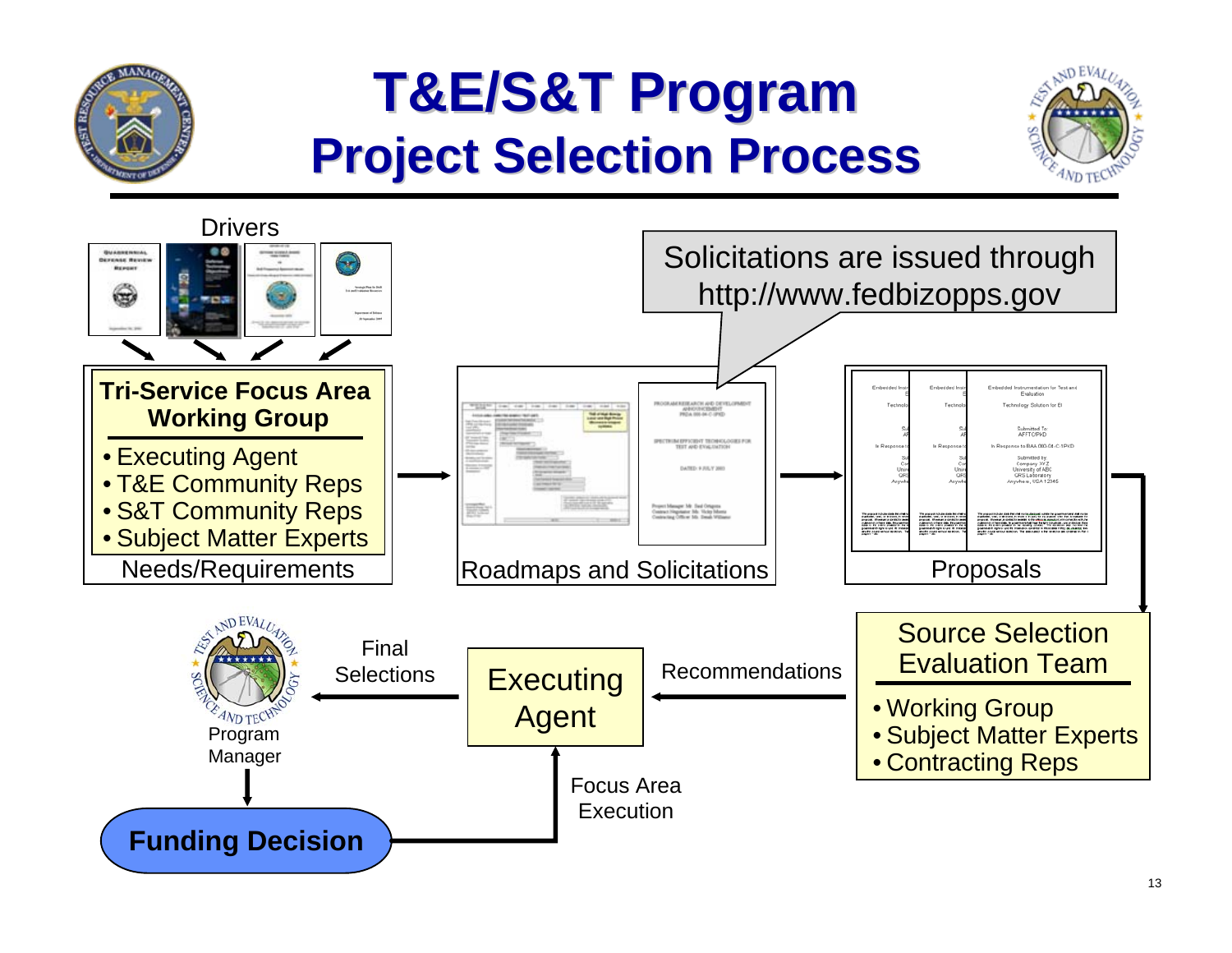





- Technology Success: Demonstration of new test technology
- Capability Success: A test technology is incorporated into a test capability
- Testing Success: A test program has benefited from using the test technology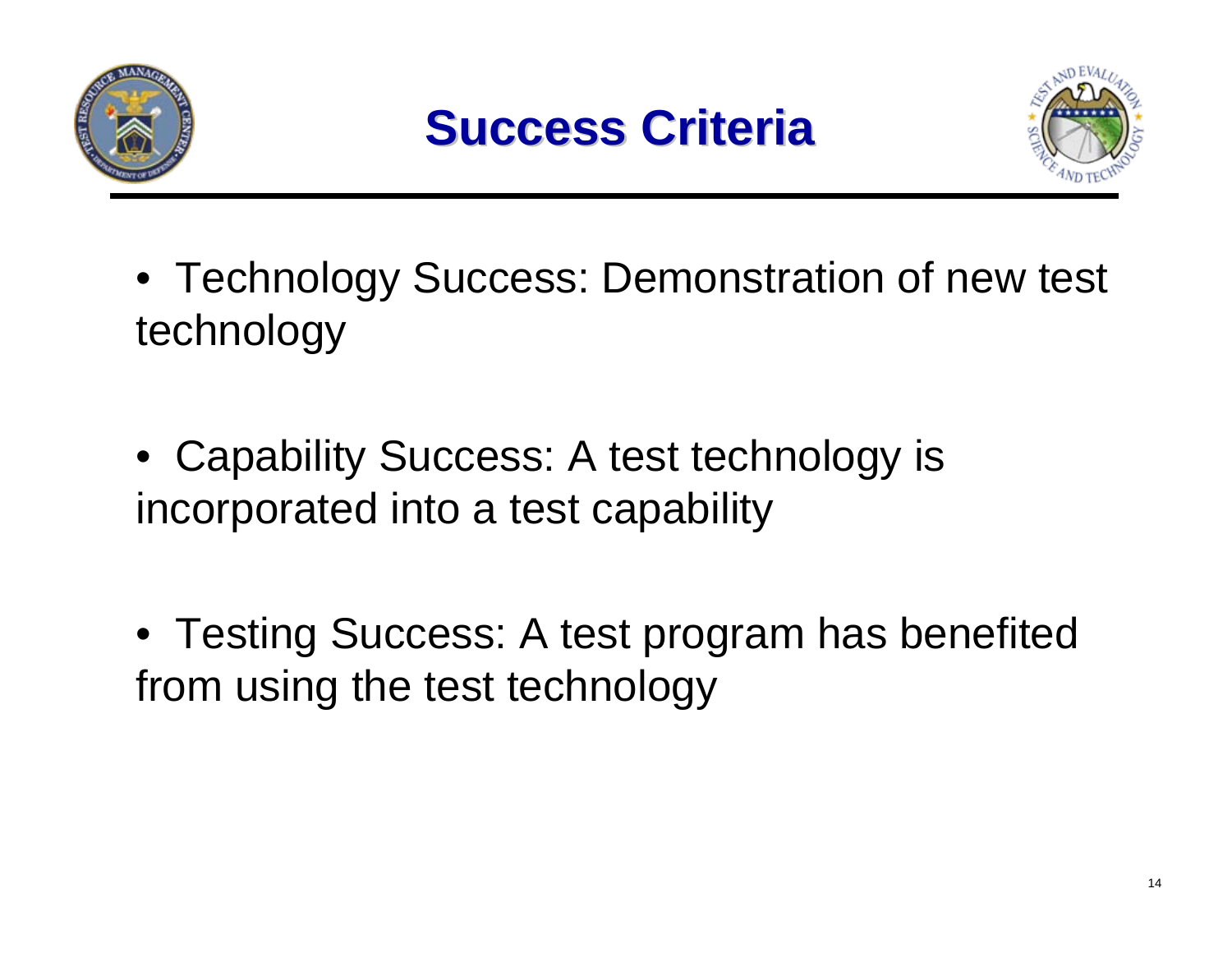

# **Heat Flux Sensor Development for Hypersonic Aerothermal Measurements**

**-High Speed/Hypersonic Test-**



**Success**

**Success**

**Testing**

**Testing**

Developing miniaturized heat flux sensors with the following performance characteristics:

- Continuous operation at 700° F
- Calibration to 50 Btu/ft 2-sec
- 0.0625 inches in diameter
- Compatible with embedding in Systems Under Test



0.0625 inch diameter heat flux sensor prototype





*Used to support NASA Shuttle Return to Flight and MDA Kinetic Energy Interceptor tests*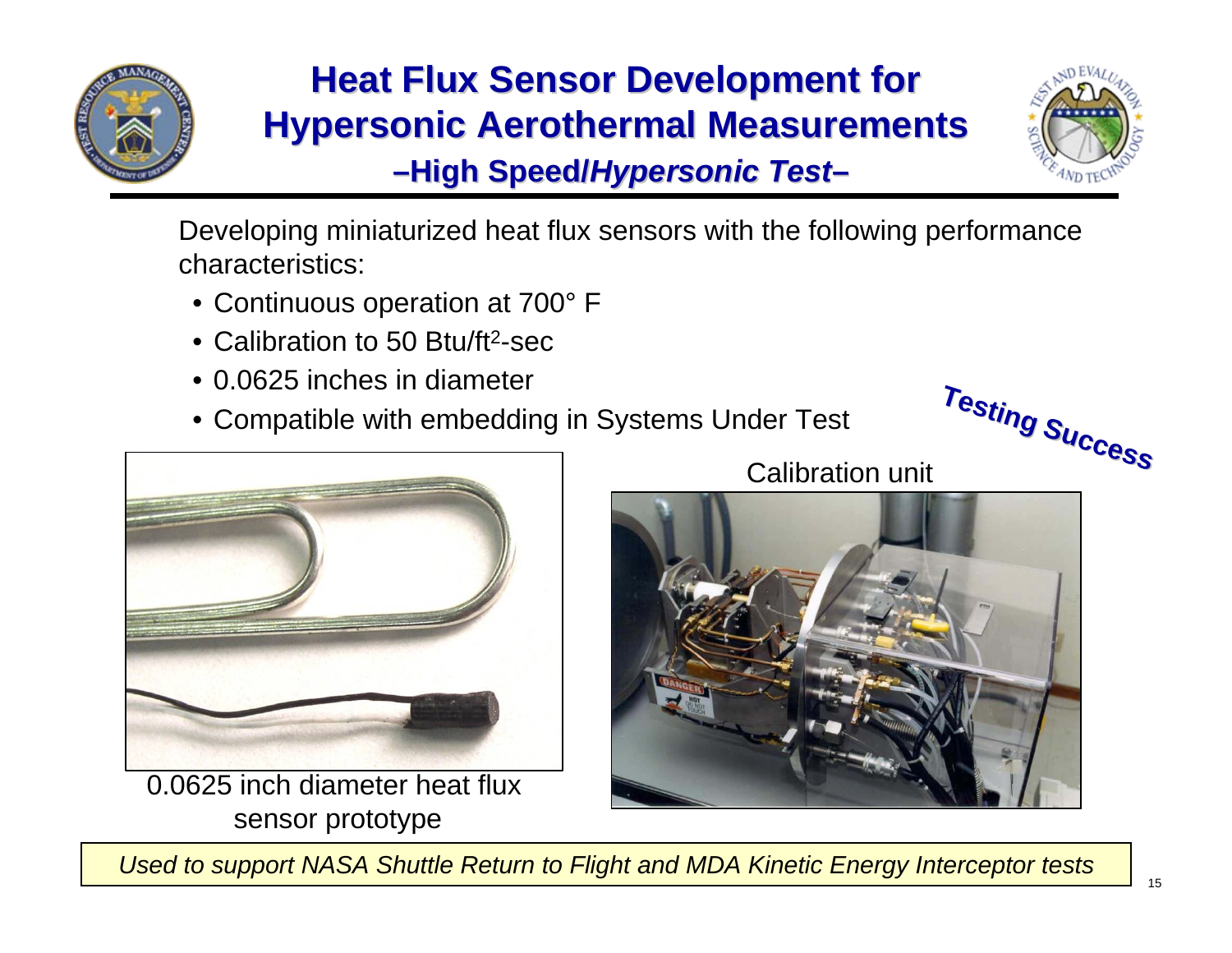

### **Directed Energy Data Acquisition Transformation -Directed Energy Test-**



**Success**

**Success**

- Developed a HPM hardened Compact Remote Data Acquisition System (CRDAQ) to replace **analog Fiber Optic transmitters and oscilloscopes**
	- **Eliminates high-maintenance analog fiber optic links**
	- **10-bit resolution increases dynamic range from 32 dB to over 40 dB**
	- **Automatic built-in calibration**
	- **110 dB total dynamic range**
	- **Overall dimensions: 8.375" x 4.75" x 5.25"**
- **Developed simultaneous trigger and a breadboard 3-axis probe for HPM testing**

## *CRDAQ Subassembly CRDAQ with open top Prototype CRDAQ*





**Testing**

**Testing**



*Used to support multiple HPM tests at NSWC Dahlgren Division*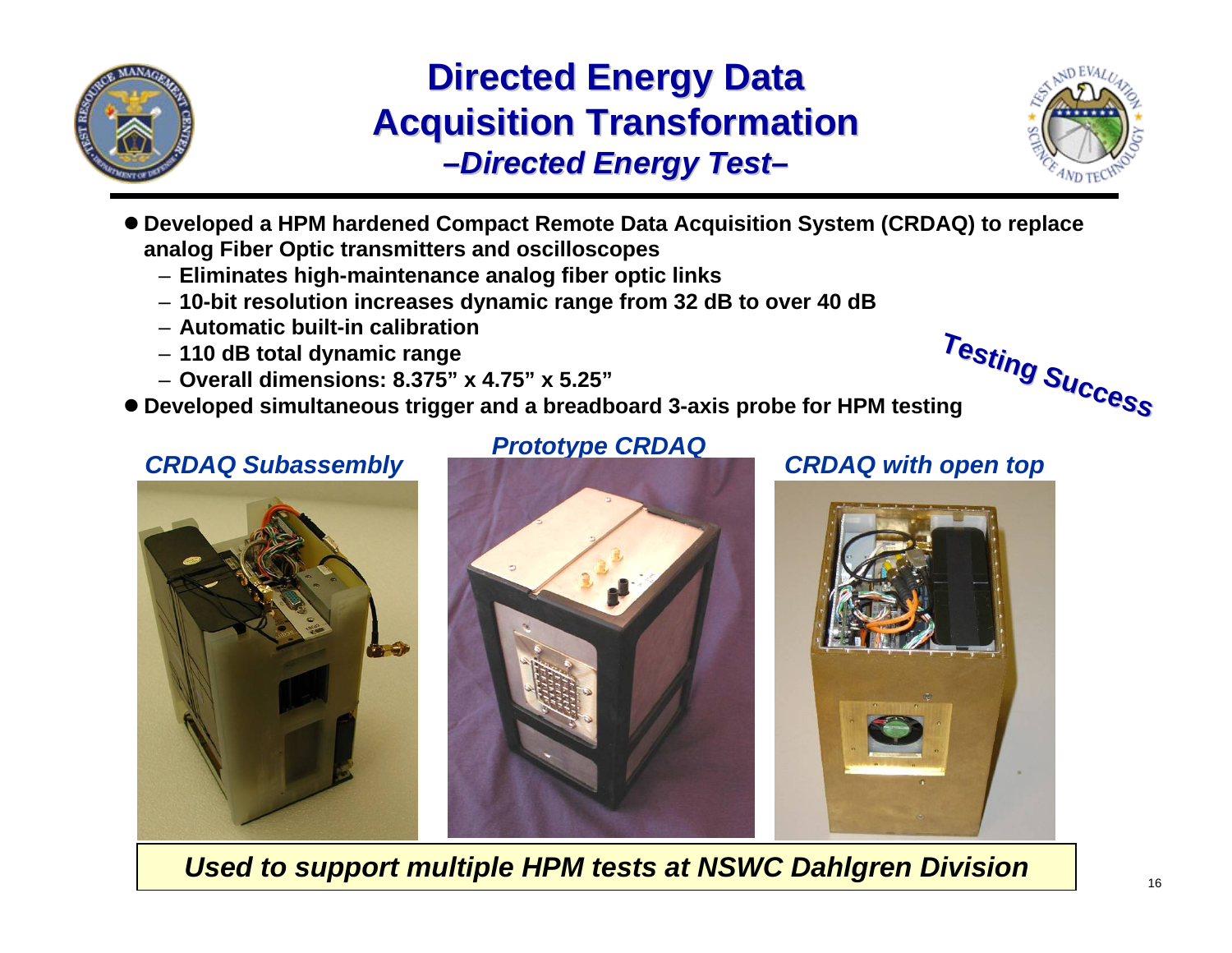

• **Allows Far-Field laser testing to be conducted in Near-Field test environment**

*Transitioned to the CTEIP Directed Energy Test and Evaluation Capability (DETEC) Project*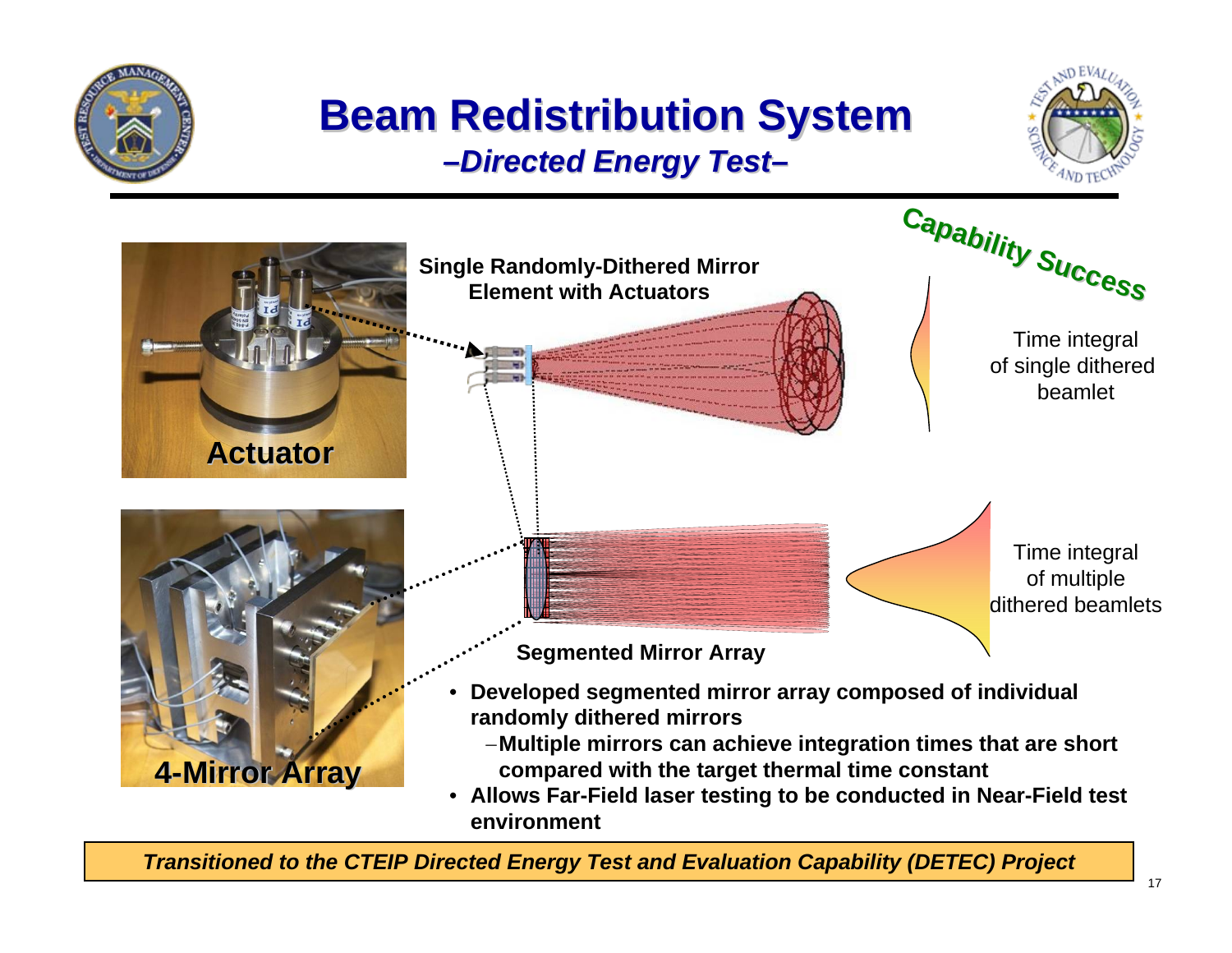

# **Compact Holographic Data Storage** *–Non-Intrusive Instrumentation Intrusive Instrumentation–*



Developed a brassboard compact holographic memory package that will support high-density, high-rate data recording—no moving parts. Brassboard system demonstrated:

- $-$  Storage density = 767 Gigabytes
- $-$  Bit Frror Rate  $= 1 \times 10^{-9}$
- $-$  Writing transfer rate  $= 1$  Gigabits/sec
- Reading transfer rate = 1 Gigabits/sec

**Optics Head**





**Blue diode laser source**



**Holographic Memory Data Storage brassboard on tracking mount**



**Reconstructed stored images**

*Used to store imagery from Multiple Launch Rocket System tests during WSMR test event*